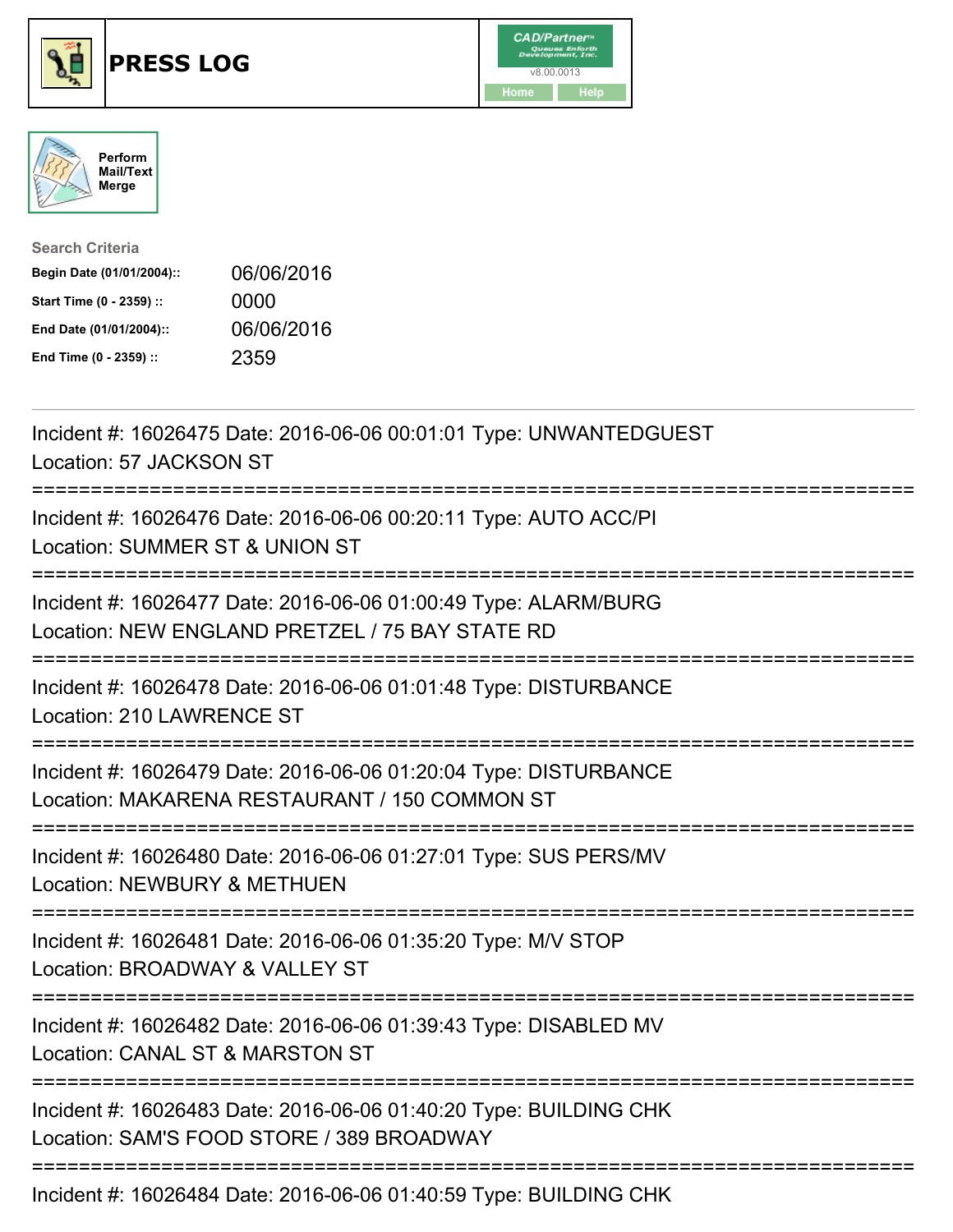| Location: SEVEN ELEVEN / 370 BROADWAY                                                                                                   |
|-----------------------------------------------------------------------------------------------------------------------------------------|
| Incident #: 16026485 Date: 2016-06-06 01:41:04 Type: NOISE ORD<br>Location: AVON ST & BRUCE ST<br>;====================                 |
| Incident #: 16026486 Date: 2016-06-06 01:46:33 Type: M/V STOP<br>Location: BROADWAY & COMMON ST                                         |
| Incident #: 16026487 Date: 2016-06-06 01:51:38 Type: UNKNOWN PROB<br>Location: 130 COMMON ST                                            |
| Incident #: 16026488 Date: 2016-06-06 01:58:08 Type: M/V STOP<br>Location: 1 CANAL ST                                                   |
| Incident #: 16026489 Date: 2016-06-06 02:00:07 Type: M/V STOP<br>Location: AMESBURY ST & HAVERHILL ST                                   |
| Incident #: 16026490 Date: 2016-06-06 02:13:03 Type: DISTURBANCE<br>Location: PROSPECT ST & VINE ST                                     |
| Incident #: 16026491 Date: 2016-06-06 02:26:20 Type: M/V STOP<br>Location: LAWRENCE ST & METHUEN ST<br>-------------------------------- |
| Incident #: 16026492 Date: 2016-06-06 02:43:22 Type: BUILDING CHK<br>Location: 205 BROADWAY                                             |
| Incident #: 16026494 Date: 2016-06-06 02:46:09 Type: E911 HANGUP<br>Location: 66 E HAVERHILL ST #1                                      |
| Incident #: 16026493 Date: 2016-06-06 02:46:42 Type: BUILDING CHK<br>Location: 272 BROADWAY                                             |
| Incident #: 16026495 Date: 2016-06-06 02:51:35 Type: M/V STOP<br>Location: ARLINGTON ST & TENNEY ST                                     |
| Incident #: 16026496 Date: 2016-06-06 02:51:47 Type: NOISE ORD<br>Location: 6 INMAN ST                                                  |
| Incident #: 16026497 Date: 2016-06-06 02:54:14 Type: DOMESTIC/PROG<br>Location: 259 ANDOVER ST FL 2                                     |
| Incident #: 16026498 Date: 2016-06-06 02:57:26 Type: TENANT PROB                                                                        |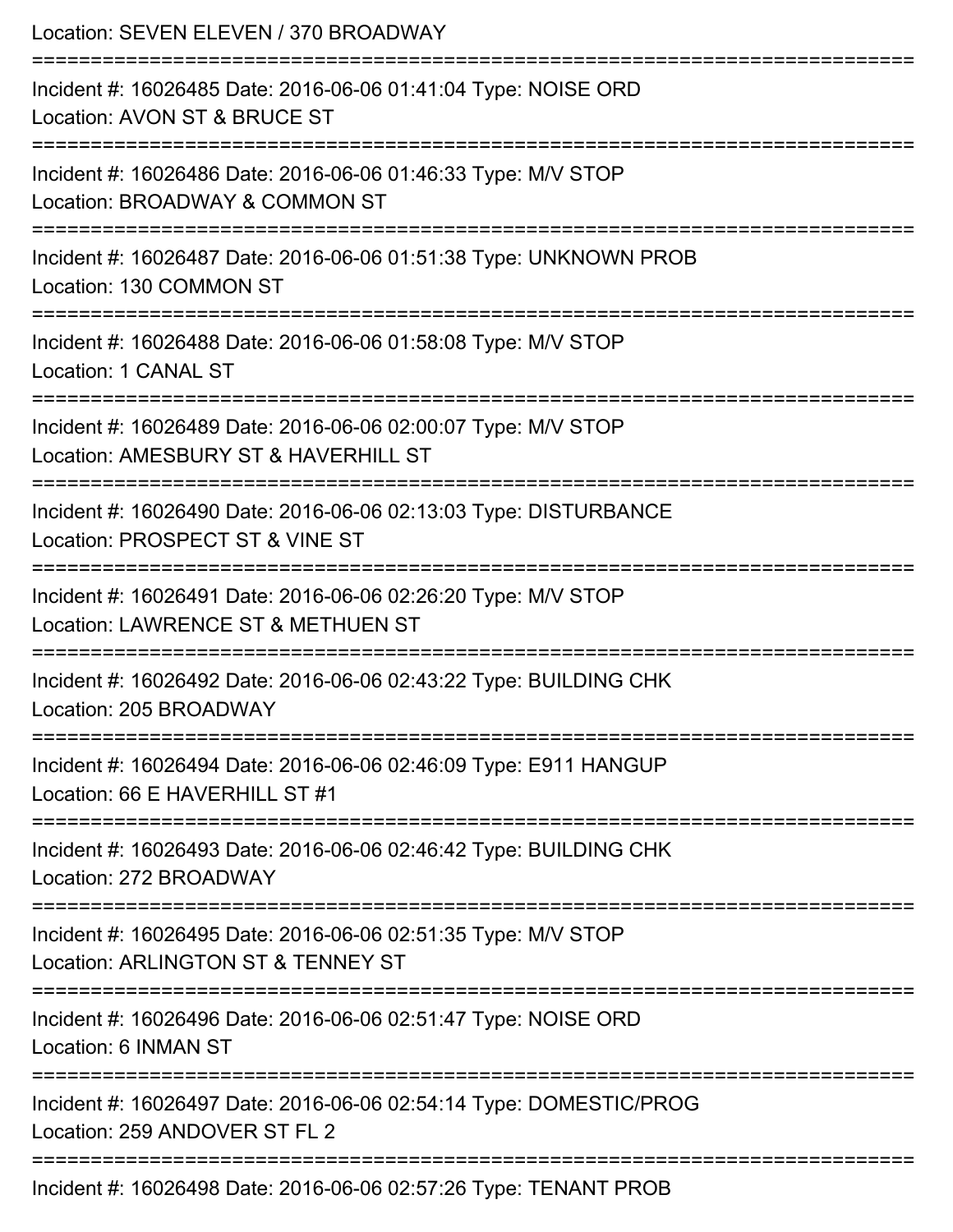| Incident #: 16026499 Date: 2016-06-06 03:04:57 Type: BUILDING CHK<br>Location: SANTO DOMINGO LIQUORS / 419 HAMPSHIRE |
|----------------------------------------------------------------------------------------------------------------------|
| Incident #: 16026500 Date: 2016-06-06 03:07:04 Type: NOISE ORD<br>Location: 379 HAVERHILL ST FL 2                    |
| Incident #: 16026501 Date: 2016-06-06 03:08:29 Type: M/V STOP<br>Location: BRADFORD & HAVERHILL                      |
| Incident #: 16026502 Date: 2016-06-06 03:10:39 Type: BUILDING CHK<br>Location: S BROADWAY & WALCOTT                  |
| Incident #: 16026503 Date: 2016-06-06 03:16:02 Type: M/V STOP<br>Location: S UNION ST & WINTHROP AV                  |
| Incident #: 16026504 Date: 2016-06-06 03:26:09 Type: AUTO ACC/PI<br>Location: 108 ALLSTON ST                         |
| Incident #: 16026505 Date: 2016-06-06 03:56:27 Type: A&B D/W PAST<br>Location: 66 E HAVERHILL ST                     |
| Incident #: 16026506 Date: 2016-06-06 04:00:15 Type: MEDIC SUPPORT<br>Location: 36 NEWTON ST                         |
| Incident #: 16026507 Date: 2016-06-06 04:26:01 Type: A&B D/W PAST<br>Location: 1 GENERAL ST                          |
| Incident #: 16026508 Date: 2016-06-06 04:37:41 Type: NOISE ORD<br>Location: 122 MYRTLE ST #1                         |
| Incident #: 16026509 Date: 2016-06-06 04:46:32 Type: NOISE ORD<br>Location: 122 WILLOW ST #1                         |
| Incident #: 16026510 Date: 2016-06-06 04:50:29 Type: FIRE<br>Location: 566 HAVERHILL ST                              |
| Incident #: 16026511 Date: 2016-06-06 05:22:22 Type: GENERAL SERV<br>Location: 6 DORCHESTER ST                       |
| Incident #: 16026512 Date: 2016-06-06 05:32:11 Type: BUILDING CHK                                                    |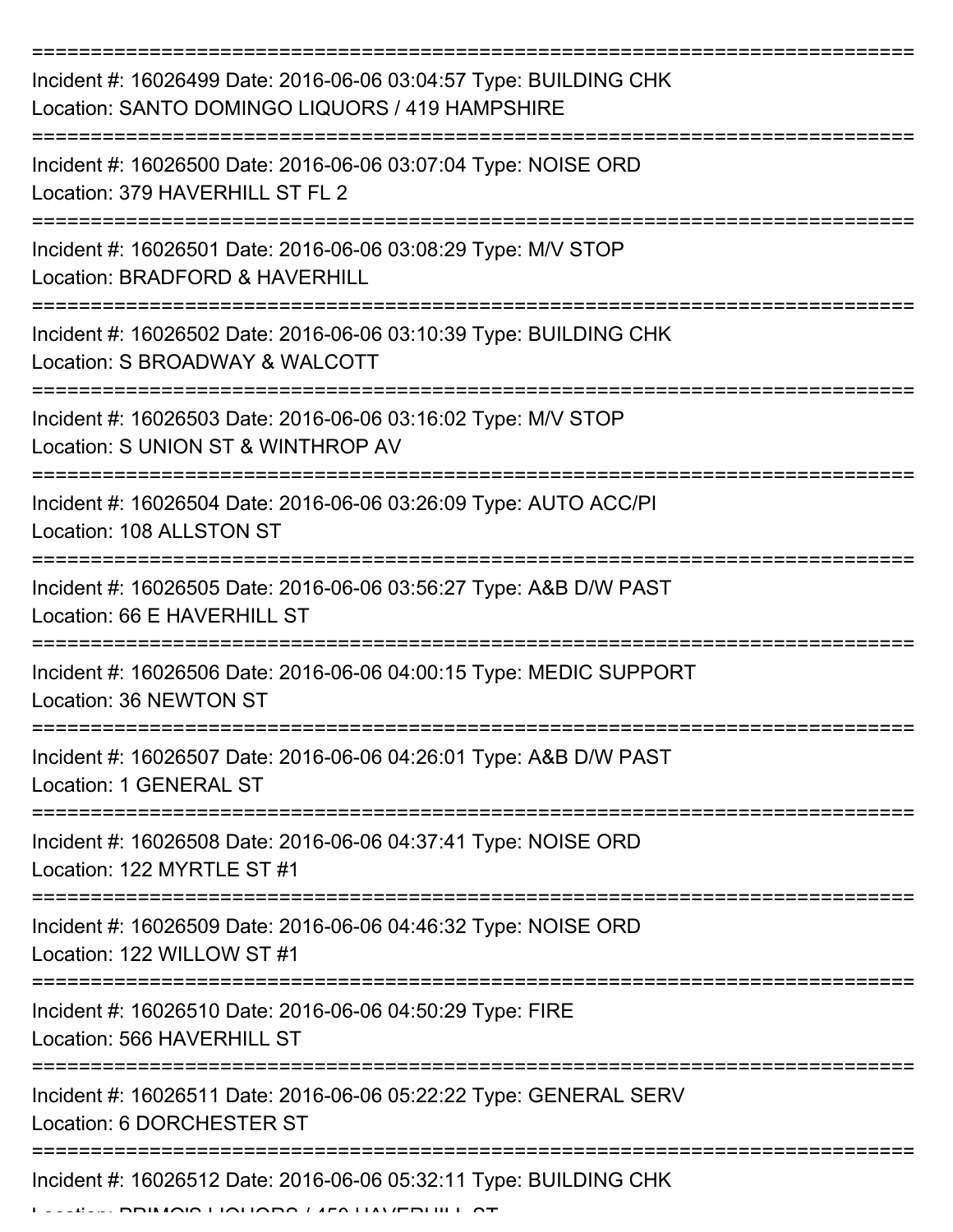| Incident #: 16026513 Date: 2016-06-06 06:37:27 Type: AUTO ACC/UNK PI<br>Location: HAFFNERS GAS STATION / 194 S BROADWAY |
|-------------------------------------------------------------------------------------------------------------------------|
| Incident #: 16026514 Date: 2016-06-06 06:41:34 Type: ALARM/BURG<br>Location: MAINSTRET GLOBAL / 91 GLENN ST             |
| Incident #: 16026515 Date: 2016-06-06 06:59:52 Type: SUS PERS/MV<br>Location: AYER RD & STEVENS WAY                     |
| Incident #: 16026516 Date: 2016-06-06 07:04:03 Type: M/V STOP<br>Location: CANAL ST & HAMPSHIRE ST                      |
| Incident #: 16026517 Date: 2016-06-06 07:05:59 Type: PARK & WALK<br>Location: 0 BROADWAY                                |
| Incident #: 16026518 Date: 2016-06-06 07:06:13 Type: ALARM/BURG<br>Location: KEY POLYMER / 17 SHEPARD ST                |
| Incident #: 16026519 Date: 2016-06-06 07:17:50 Type: ANIMAL COMPL<br>Location: LEONARD SCHOOL / 60 ALLEN ST             |
| Incident #: 16026520 Date: 2016-06-06 07:36:52 Type: TOW OF M/V<br>Location: LAWRENCE ST & WALNUT ST                    |
| Incident #: 16026521 Date: 2016-06-06 07:45:42 Type: M/V STOP<br>Location: E HAVERHILL ST & PROSPECT ST                 |
| Incident #: 16026522 Date: 2016-06-06 07:50:20 Type: M/V STOP<br>Location: LAWRENCE ST & MAPLE ST                       |
| Incident #: 16026523 Date: 2016-06-06 07:52:45 Type: ALARMS<br>Location: 530 BROADWAY FL 2                              |
| Incident #: 16026524 Date: 2016-06-06 07:56:41 Type: M/V STOP<br>Location: ANDOVER ST & PARKER ST                       |
| Incident #: 16026525 Date: 2016-06-06 08:05:44 Type: M/V STOP<br><b>Location: ROWE ST</b>                               |
| Incident #: 16026526 Date: 2016-06-06 08:09:49 Type: ALARMS                                                             |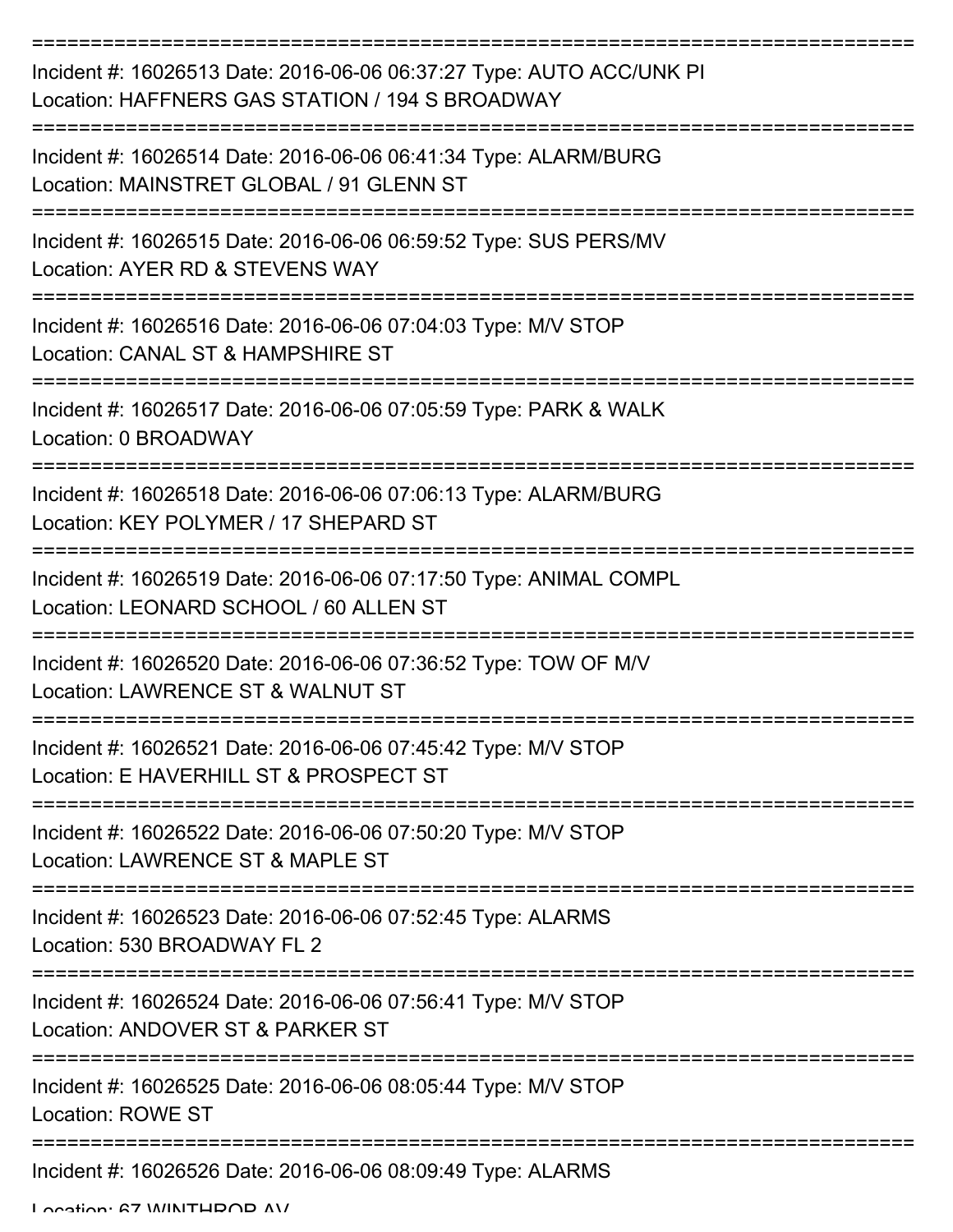| Incident #: 16026527 Date: 2016-06-06 08:33:21 Type: SUS PERS/MV<br>Location: 11 E LAUREL ST                         |
|----------------------------------------------------------------------------------------------------------------------|
| Incident #: 16026529 Date: 2016-06-06 08:37:30 Type: ALARMS<br>Location: 60 ISLAND ST FL 1                           |
| Incident #: 16026528 Date: 2016-06-06 08:37:32 Type: 209A/SERVE<br>Location: 90 LOWELL ST                            |
| Incident #: 16026530 Date: 2016-06-06 08:38:49 Type: 209A/SERVE<br>Location: 9 ELM ST                                |
| Incident #: 16026531 Date: 2016-06-06 08:40:19 Type: 209A/SERVE<br>Location: 90 LOWELL ST                            |
| Incident #: 16026532 Date: 2016-06-06 08:43:54 Type: 209A/SERVE<br>Location: 224 CYPRESS AV                          |
| Incident #: 16026533 Date: 2016-06-06 08:45:37 Type: 209A/SERVE<br>Location: 12 CANTERBURY ST                        |
| Incident #: 16026534 Date: 2016-06-06 08:52:34 Type: DOMESTIC/PAST<br>Location: 153 SARATOGA ST                      |
| Incident #: 16026535 Date: 2016-06-06 08:53:21 Type: TOW OF M/V<br>Location: LAWRENCE ST & WALNUT ST                 |
| Incident #: 16026536 Date: 2016-06-06 08:56:05 Type: TOW OF M/V<br><b>Location: 81 TREMONT ST</b>                    |
| Incident #: 16026537 Date: 2016-06-06 09:01:25 Type: GENERAL SERV<br>Location: 117 ALLSTON ST                        |
| Incident #: 16026538 Date: 2016-06-06 09:06:43 Type: PARK & WALK<br>Location: BRADFORD ST & BROADWAY                 |
| Incident #: 16026539 Date: 2016-06-06 09:19:10 Type: TOW OF M/V<br>Location: 61 BRADFORD ST                          |
| Incident #: 16026540 Date: 2016-06-06 09:19:48 Type: GENERAL SERV<br>Location: LAWRENCE HIGH SCHOOL / 70 N PARISH RD |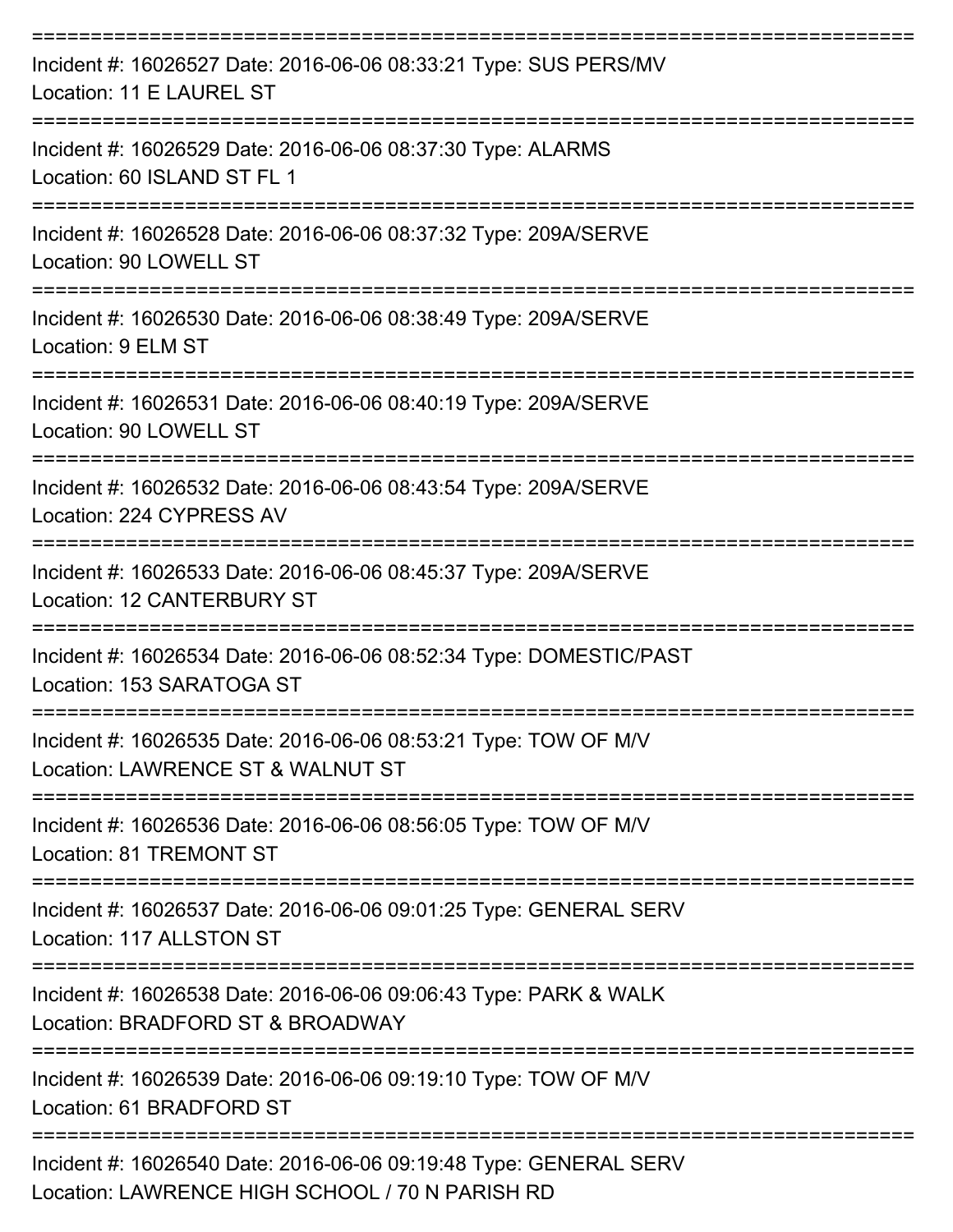| Incident #: 16026541 Date: 2016-06-06 09:28:45 Type: M/V STOP<br>Location: AMESBURY ST & COMMON ST                       |
|--------------------------------------------------------------------------------------------------------------------------|
| ======================<br>Incident #: 16026542 Date: 2016-06-06 09:30:38 Type: SUS PERS/MV<br>Location: 345 HAMPSHIRE ST |
| Incident #: 16026543 Date: 2016-06-06 09:47:46 Type: ALARM/BURG<br>Location: 39 ADAMS ST                                 |
| Incident #: 16026544 Date: 2016-06-06 09:50:00 Type: PARK & WALK<br>Location: MARKET ST & S UNION ST                     |
| ====================<br>Incident #: 16026545 Date: 2016-06-06 09:53:58 Type: AUTO ACC/NO PI<br>Location: 60 ISLAND ST    |
| Incident #: 16026546 Date: 2016-06-06 09:54:53 Type: M/V STOP<br>Location: WINTHROP & SALEM                              |
| Incident #: 16026547 Date: 2016-06-06 09:55:49 Type: M/V STOP<br>Location: SALEM & WINTHROP                              |
| Incident #: 16026548 Date: 2016-06-06 10:01:47 Type: COURT DOC SERVE<br>Location: 21 WESTCHESTER DR                      |
| Incident #: 16026549 Date: 2016-06-06 10:02:37 Type: TOW OF M/V<br>Location: JACKSON ST & METHUEN ST                     |
| Incident #: 16026550 Date: 2016-06-06 10:03:32 Type: AUTO ACC/UNK PI<br>Location: PARK ST & SARATOGA ST                  |
| Incident #: 16026551 Date: 2016-06-06 10:05:33 Type: 209A/SERVE<br>Location: 247 SALEM ST                                |
| Incident #: 16026552 Date: 2016-06-06 10:10:33 Type: NOTIFICATION<br>Location: 27 PARK ST                                |
| Incident #: 16026554 Date: 2016-06-06 10:13:56 Type: STOLEN PROP<br>Location: 88 BAILEY ST                               |
| Incident #: 16026553 Date: 2016-06-06 10:14:33 Type: 209A/SERVE<br>Location: 5 EUTAW ST                                  |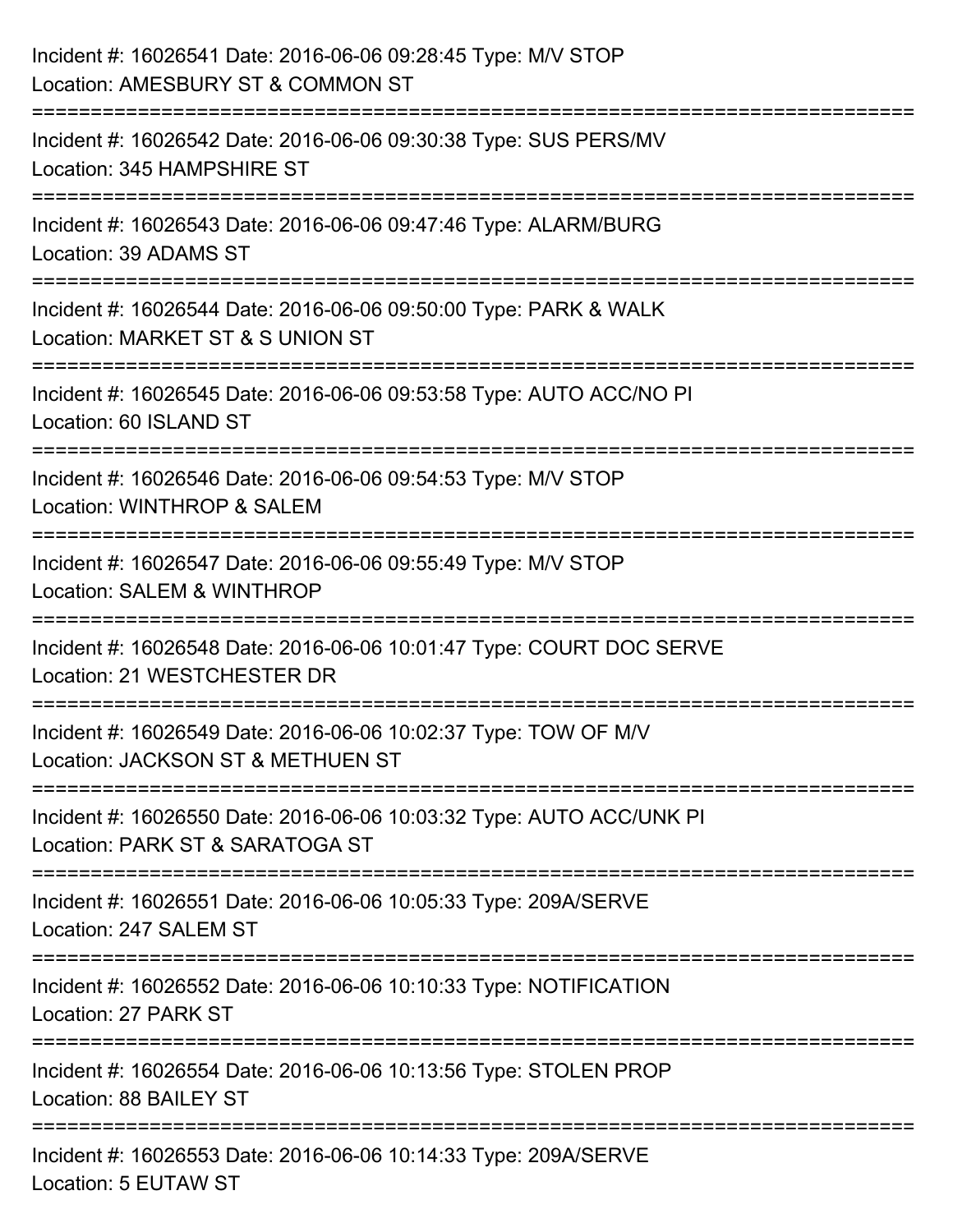| Incident #: 16026555 Date: 2016-06-06 10:23:10 Type: COURT DOC SERVE<br>Location: 114 WALNUT ST                                                                               |
|-------------------------------------------------------------------------------------------------------------------------------------------------------------------------------|
| Incident #: 16026556 Date: 2016-06-06 10:29:41 Type: COURT DOC SERVE<br>Location: 357 HAMPSHIRE ST                                                                            |
| Incident #: 16026557 Date: 2016-06-06 10:36:28 Type: 209A/SERVE<br>Location: 34 BELLEVUE ST                                                                                   |
| Incident #: 16026558 Date: 2016-06-06 10:38:50 Type: M/V STOP<br>Location: BRADFORD ST & BROADWAY                                                                             |
| Incident #: 16026559 Date: 2016-06-06 10:42:50 Type: 209A/SERVE<br>Location: 50 SHAWMUT ST                                                                                    |
| Incident #: 16026560 Date: 2016-06-06 10:59:20 Type: ABAND MV<br>Location: 48 MONTGOMERY ST                                                                                   |
| Incident #: 16026561 Date: 2016-06-06 10:59:59 Type: SUS PERS/MV<br>Location: 14 MIDDLEBURY ST                                                                                |
| Incident #: 16026562 Date: 2016-06-06 11:03:16 Type: STOL/MV/PAS<br><b>Location: 27 MANCHESTER ST</b>                                                                         |
| Incident #: 16026563 Date: 2016-06-06 11:09:30 Type: PARK & WALK<br>Location: BRADFORD ST & BROADWAY                                                                          |
| Incident #: 16026564 Date: 2016-06-06 11:14:49 Type: MAL DAMAGE<br>Location: 65 PLEASANT ST FL 1                                                                              |
| Incident #: 16026565 Date: 2016-06-06 11:16:48 Type: M/V STOP<br>Location: 205 BROADWAY                                                                                       |
| Incident #: 16026566 Date: 2016-06-06 11:18:08 Type: M/V STOP<br>Location: 205 BROADWAY                                                                                       |
| =====================================<br>:===============================<br>Incident #: 16026567 Date: 2016-06-06 11:20:48 Type: M/V STOP<br>Location: BROADWAY & TREMONT ST |
| Incident #: 16026568 Date: 2016-06-06 11:21:16 Type: ASSSIT OTHER PD<br>Location: 336 HOWARD ST                                                                               |

===========================================================================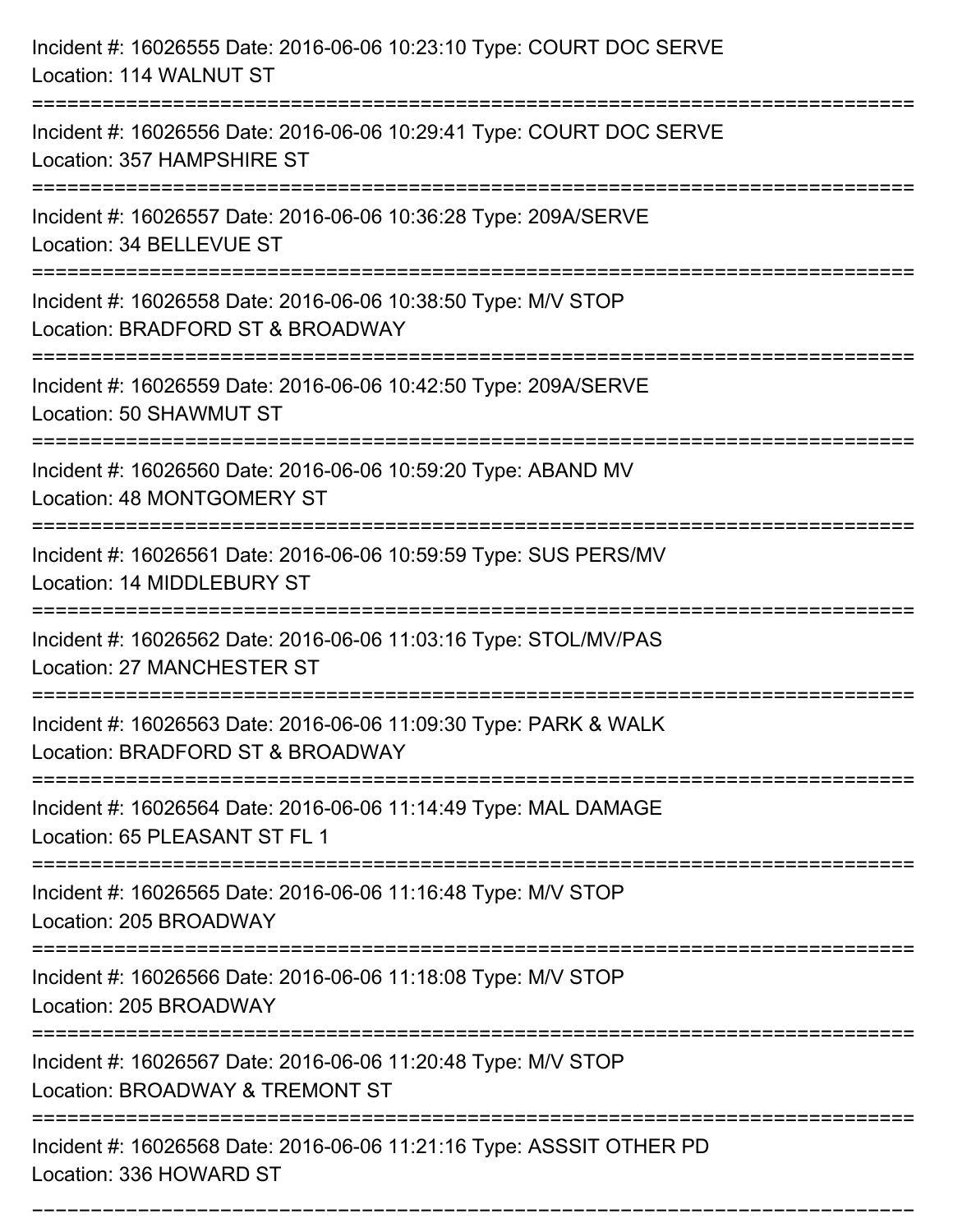| Incident #: 16026569 Date: 2016-06-06 11:26:14 Type: ANIMAL COMPL<br>Location: 6 CRANSHAW PL                                             |
|------------------------------------------------------------------------------------------------------------------------------------------|
| Incident #: 16026570 Date: 2016-06-06 11:43:36 Type: LOST PROPERTY<br>Location: 193 MAPLE ST #7J                                         |
| Incident #: 16026571 Date: 2016-06-06 11:53:20 Type: TOW OF M/V<br>Location: MELVIN ST & OXFORD ST<br>:================================= |
| Incident #: 16026572 Date: 2016-06-06 11:54:15 Type: TOW OF M/V<br>Location: 794 / ESSEX ST & GREENWOOD ST                               |
| Incident #: 16026573 Date: 2016-06-06 11:54:27 Type: WARRANT SERVE<br>Location: 175 ABBOTT ST FL 1                                       |
| Incident #: 16026574 Date: 2016-06-06 11:57:08 Type: COURT DOC SERVE<br>Location: 18 WINTHROP AV                                         |
| Incident #: 16026575 Date: 2016-06-06 12:08:27 Type: KEEP PEACE<br>Location: 7 FARLEY ST #A                                              |
| Incident #: 16026576 Date: 2016-06-06 12:32:36 Type: TRESPASSING<br>Location: 270 CANAL ST                                               |
| Incident #: 16026577 Date: 2016-06-06 12:51:01 Type: RECOV/STOL/MV<br>Location: 93 STEARNS AV                                            |
| Incident #: 16026578 Date: 2016-06-06 13:00:52 Type: TOW OF M/V<br>Location: LAWRENCE ST & SUNSET AV                                     |
| Incident #: 16026579 Date: 2016-06-06 13:19:43 Type: THREATS<br>Location: 292 JACKSON ST FL 1                                            |
| Incident #: 16026580 Date: 2016-06-06 13:21:24 Type: TOW OF M/V<br>Location: BROADWAY & HOLLY                                            |
| Incident #: 16026581 Date: 2016-06-06 13:28:41 Type: COURT DOC SERVE<br>Location: 357 HAMPSHIRE ST                                       |
| Incident #: 16026582 Date: 2016-06-06 13:38:31 Type: INVESTIGATION<br>Location: 70 N PARISH RD                                           |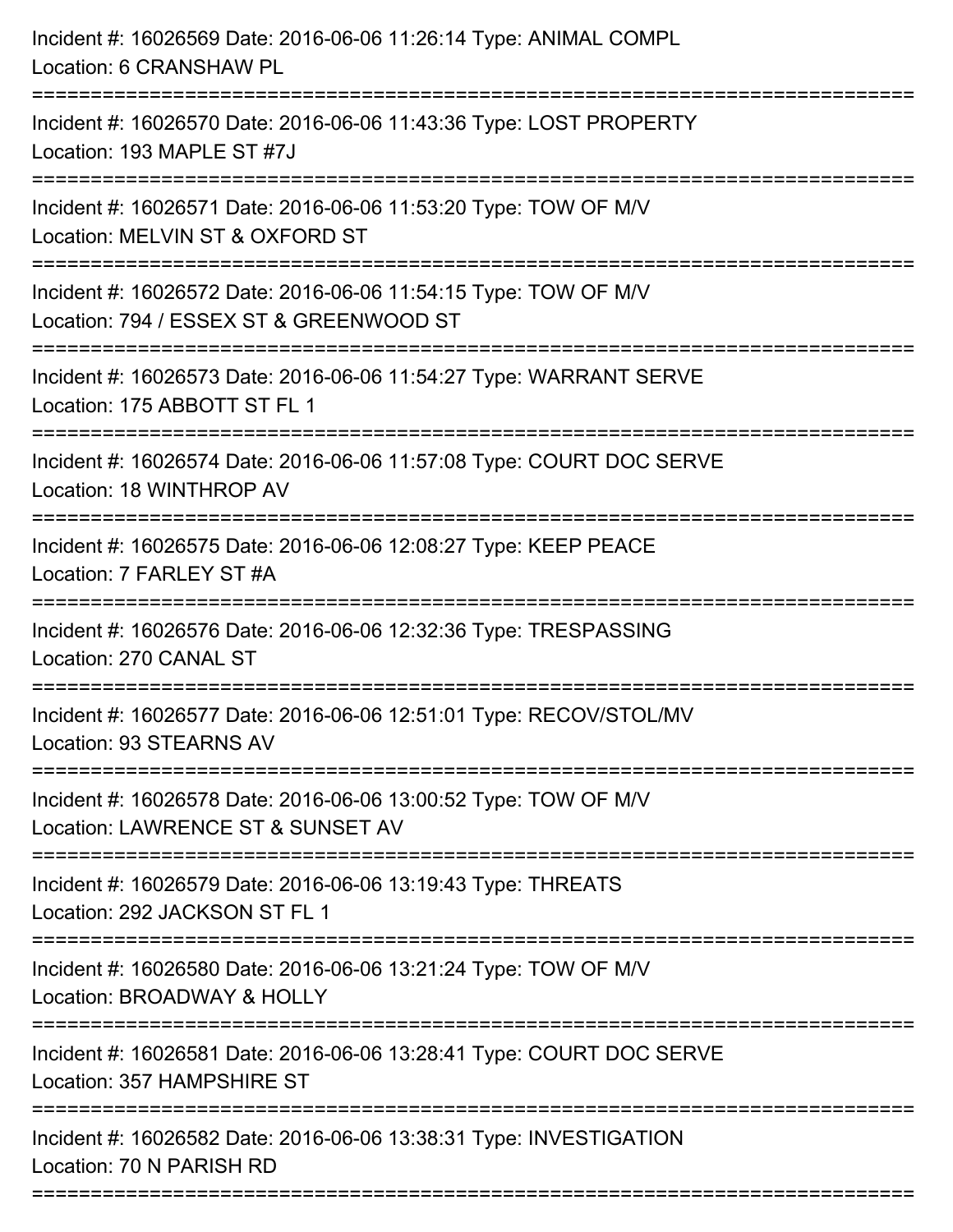Location: 0 BENNINGTON ST

| Incident #: 16026584 Date: 2016-06-06 13:52:46 Type: INVESTIGATION<br>Location: ARLINGTON SCHOOL / 150 ARLINGTON ST |
|---------------------------------------------------------------------------------------------------------------------|
| Incident #: 16026585 Date: 2016-06-06 14:03:26 Type: SUS PERS/MV<br>Location: BROADWAY & HAVERHILL ST               |
| Incident #: 16026586 Date: 2016-06-06 14:05:21 Type: M/V STOP<br>Location: 190 S BROADWAY                           |
| Incident #: 16026587 Date: 2016-06-06 14:09:27 Type: M/V STOP<br>Location: 33 ESSEX ST                              |
| Incident #: 16026588 Date: 2016-06-06 14:15:09 Type: M/V STOP<br><b>Location: EVERETT ST</b>                        |
| Incident #: 16026589 Date: 2016-06-06 14:24:01 Type: M/V STOP<br>Location: BROADWAY & TREMONT ST                    |
| Incident #: 16026590 Date: 2016-06-06 14:27:46 Type: TOW OF M/V<br>Location: 217 CRAWFORD ST                        |
| Incident #: 16026591 Date: 2016-06-06 14:34:28 Type: M/V STOP<br>Location: HAVERHILL ST & WEST ST                   |
| Incident #: 16026592 Date: 2016-06-06 14:51:52 Type: GENERAL SERV<br>Location: 280 MERRIMACK ST                     |
| Incident #: 16026593 Date: 2016-06-06 14:53:30 Type: B&E/PAST<br>Location: 611 LOWELL ST                            |
| Incident #: 16026594 Date: 2016-06-06 14:56:11 Type: M/V STOP<br>Location: 24 ROWE ST                               |
| Incident #: 16026595 Date: 2016-06-06 15:08:43 Type: THREATS<br>Location: 21 TREMONT ST FL 3RD                      |
| Incident #: 16026596 Date: 2016-06-06 15:13:06 Type: MAL DAMAGE<br>Location: 6 OSGOOD ST                            |
|                                                                                                                     |

Incident #: 16026597 Date: 2016 06 06 15:14:30 Type: WARRANT SERVE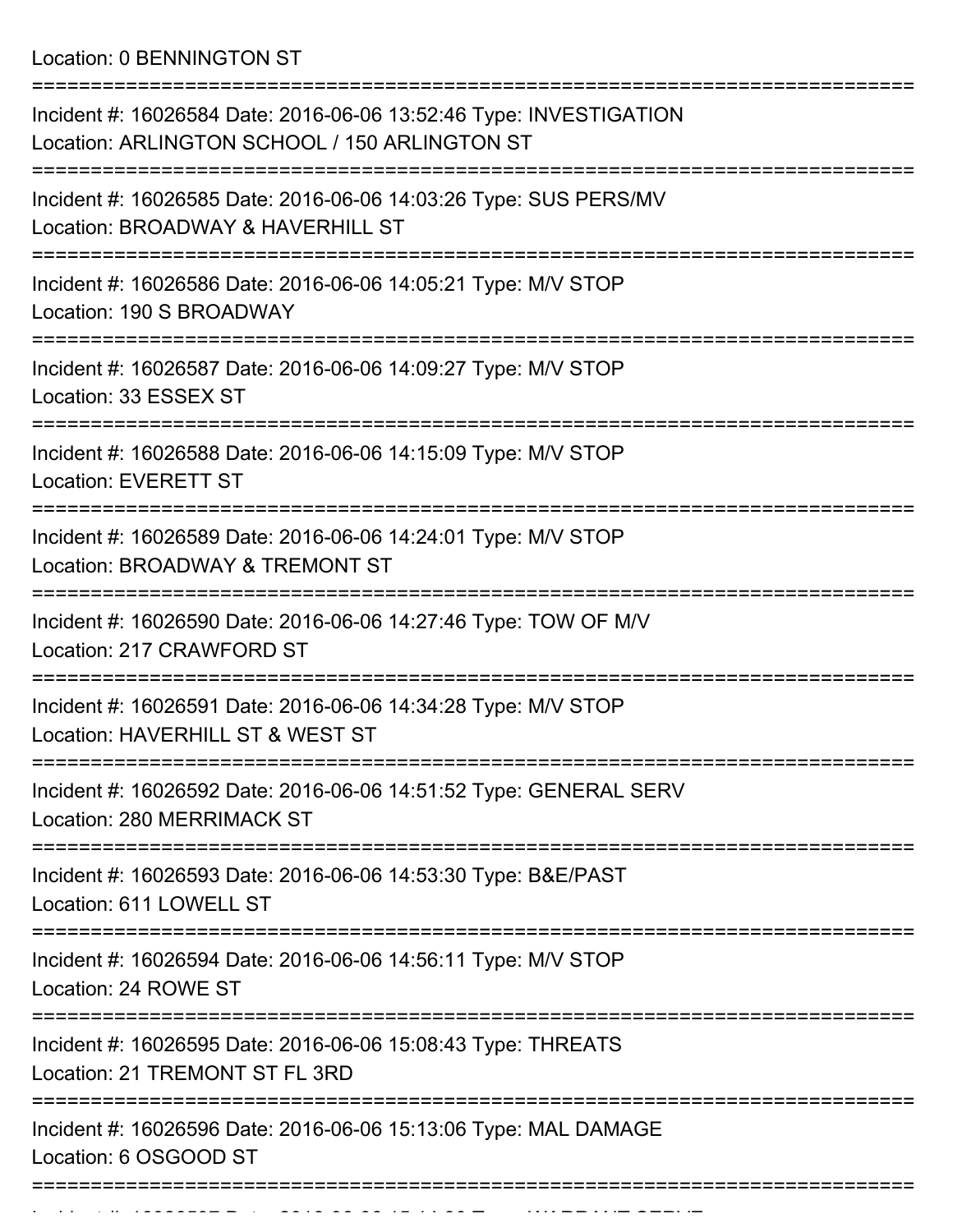Location: 169 HAVERHILL ST =========================================================================== Incident #: 16026598 Date: 2016-06-06 15:21:23 Type: B&E/PAST Location: 59 BROOK ST FL 1 =========================================================================== Incident #: 16026599 Date: 2016-06-06 15:24:15 Type: CK WELL BEING Location: 190 BRUCE ST FL 1STL =========================================================================== Incident #: 16026600 Date: 2016-06-06 15:26:48 Type: DRUG VIO Location: 133 BAILEY ST =========================================================================== Incident #: 16026601 Date: 2016-06-06 15:36:22 Type: MISSING PERS Location: 244 BROADWAY #416 =========================================================================== Incident #: 16026602 Date: 2016-06-06 15:40:01 Type: LARCENY/PAST Location: 2 SPRINGFIELD ST =========================================================================== Incident #: 16026603 Date: 2016-06-06 15:41:02 Type: SUICIDE ATTEMPT Location: 11 SUMMER ST =========================================================================== Incident #: 16026604 Date: 2016-06-06 15:44:43 Type: AUTO ACC/NO PI Location: ESSEX ST & HAMPSHIRE ST =========================================================================== Incident #: 16026605 Date: 2016-06-06 16:06:12 Type: KEEP PEACE Location: 62 GREENWOOD ST FL 3RD =========================================================================== Incident #: 16026606 Date: 2016-06-06 16:29:59 Type: DOMESTIC/PROG Location: 10 BENNINGTON ST FL 1 =========================================================================== Incident #: 16026607 Date: 2016-06-06 16:37:43 Type: LOUD NOISE Location: 20-22 BENNINGTON ST =========================================================================== Incident #: 16026608 Date: 2016-06-06 16:46:06 Type: LOST PROPERTY Location: 15 SUMMIT AV =========================================================================== Incident #: 16026609 Date: 2016-06-06 16:50:47 Type: AUTO ACC/NO PI Location: MARSTON ST & PROSPECT ST =========================================================================== Incident #: 16026610 Date: 2016-06-06 16:56:47 Type: FIRE/MV Location: AMESBURY ST & HAVERHILL ST

===========================================================================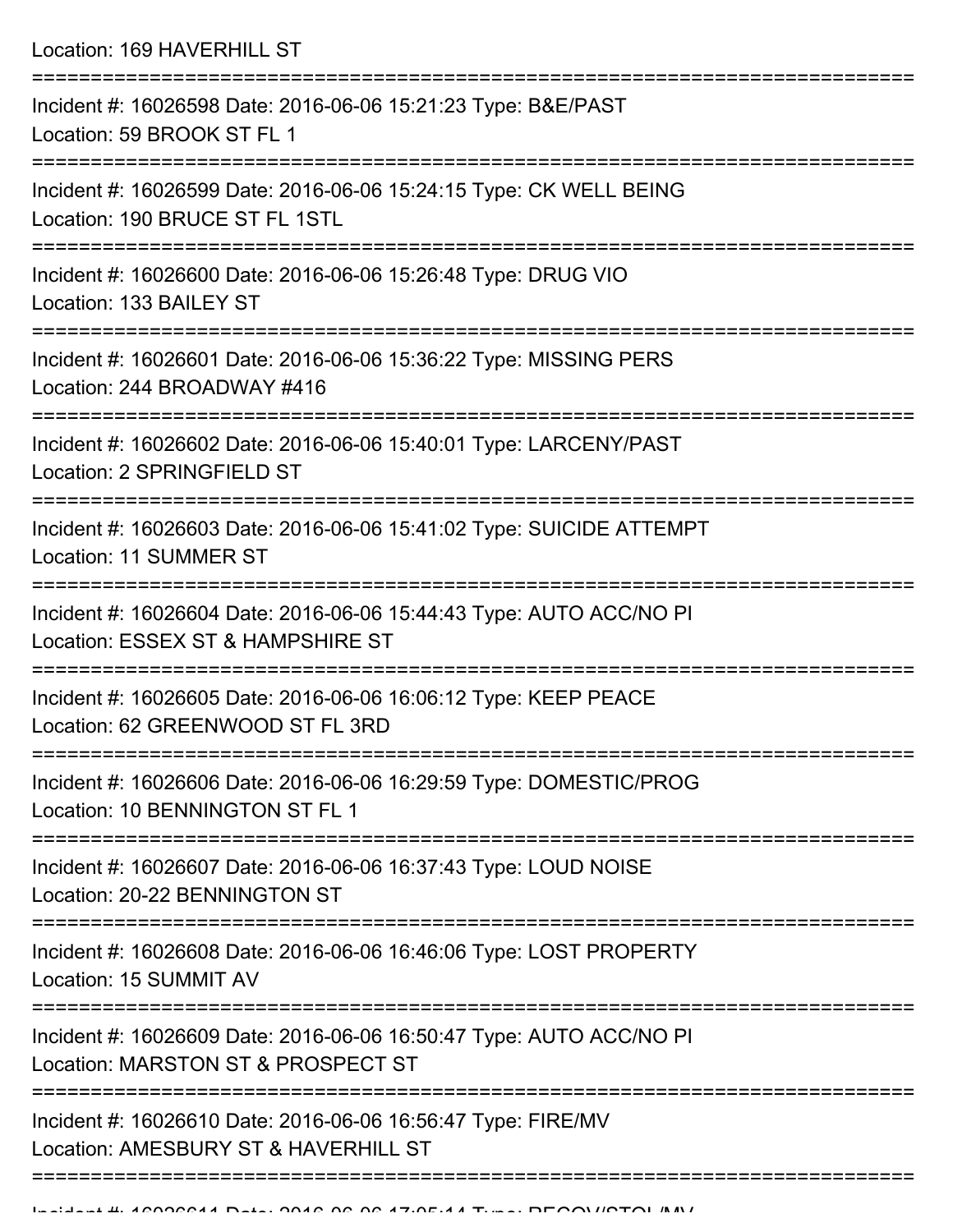| Location: AMESBURY ST & HAVERHILL ST                                                                                      |
|---------------------------------------------------------------------------------------------------------------------------|
| Incident #: 16026612 Date: 2016-06-06 17:05:52 Type: AUTO ACC/UNK PI<br>Location: AMESBURY ST & LAWRENCE ST               |
| Incident #: 16026613 Date: 2016-06-06 17:06:41 Type: NOISE ORD<br>Location: 30 TRENTON ST                                 |
| Incident #: 16026614 Date: 2016-06-06 17:14:01 Type: SUICIDE ATTEMPT<br>Location: 280 MERRIMACK ST<br>------------------- |
| Incident #: 16026615 Date: 2016-06-06 17:40:43 Type: NOISE ORD<br><b>Location: CAULKINS CT</b>                            |
| Incident #: 16026616 Date: 2016-06-06 17:41:30 Type: NOISE ORD<br>Location: EVERETT ST BOAT RAMP                          |
| Incident #: 16026617 Date: 2016-06-06 17:49:47 Type: MEDIC SUPPORT<br>Location: DIAMOND CUT BARBER / 146 S UNION ST       |
| Incident #: 16026618 Date: 2016-06-06 17:52:03 Type: SUS PERS/MV<br>Location: 12 RIDGE RD                                 |
| Incident #: 16026619 Date: 2016-06-06 17:59:58 Type: FIGHT<br>Location: 26 EASTON ST                                      |
| Incident #: 16026620 Date: 2016-06-06 18:01:23 Type: AUTO ACC/NO PI<br>Location: 525 BROADWAY                             |
| Incident #: 16026621 Date: 2016-06-06 18:04:44 Type: MEDIC SUPPORT<br>Location: 570 S UNION ST #14                        |
| Incident #: 16026622 Date: 2016-06-06 18:13:01 Type: DOMESTIC/PAST<br>Location: 32 EASTON ST FL 2                         |
| Incident #: 16026625 Date: 2016-06-06 18:15:10 Type: SUS PERS/MV<br><b>Location: FERRY ST</b>                             |
| Incident #: 16026623 Date: 2016-06-06 18:19:51 Type: MAL DAMAGE<br><b>Location: 14 LEXINGTON ST</b>                       |
| Incident #: 16026624 Date: 2016-06-06 18:20:45 Type: NOISE ORD                                                            |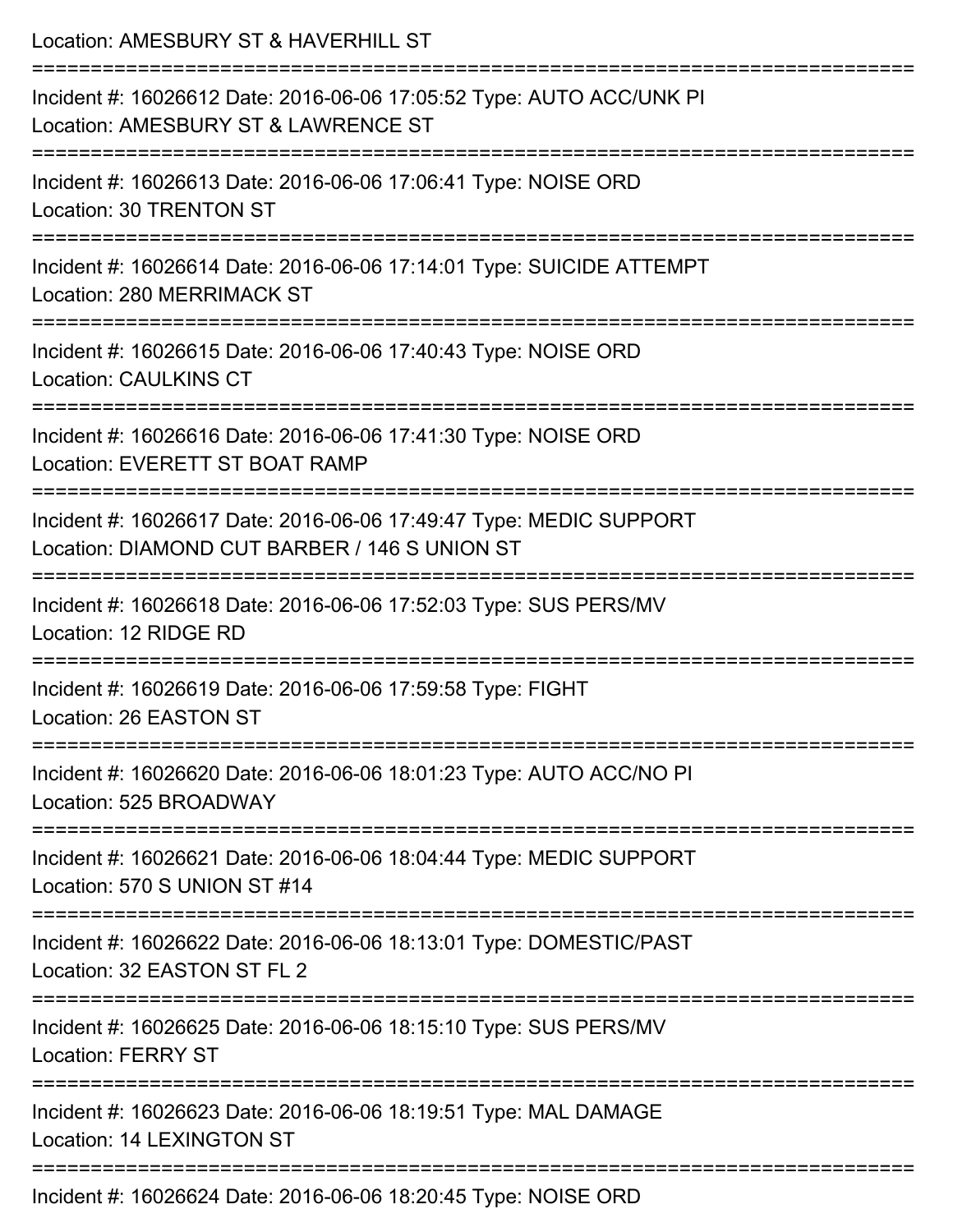| Incident #: 16026626 Date: 2016-06-06 18:27:20 Type: SUS PERS/MV<br>Location: 86 RAILROAD ST         |
|------------------------------------------------------------------------------------------------------|
| Incident #: 16026627 Date: 2016-06-06 18:35:24 Type: INVEST CONT<br>Location: OXFORD ST & MEDFORD    |
| Incident #: 16026628 Date: 2016-06-06 18:35:36 Type: FIRE<br>Location: 372 HIGH ST                   |
| Incident #: 16026629 Date: 2016-06-06 18:37:09 Type: DK (DRUNK)<br><b>Location: CENTRAL CATHOLIC</b> |
| Incident #: 16026630 Date: 2016-06-06 18:40:00 Type: M/V STOP<br>Location: BROADWAY & HAVERHILL ST   |
| Incident #: 16026631 Date: 2016-06-06 18:43:41 Type: NOISE ORD<br>Location: 34 TRENTON ST            |
| Incident #: 16026632 Date: 2016-06-06 19:09:12 Type: INVEST CONT<br>Location: 28 PLEASANT ST         |
| Incident #: 16026633 Date: 2016-06-06 19:12:14 Type: M/V STOP<br>Location: 200 COMMON ST             |
| Incident #: 16026634 Date: 2016-06-06 19:21:35 Type: M/V STOP<br>Location: AMESBURY ST & ESSEX ST    |
| Incident #: 16026635 Date: 2016-06-06 19:24:02 Type: SUS PERS/MV<br>Location: 188 PHILLIPS ST        |
| Incident #: 16026636 Date: 2016-06-06 19:30:20 Type: TENANT PROB<br>Location: 79 WARREN ST           |
| Incident #: 16026637 Date: 2016-06-06 19:36:15 Type: M/V STOP<br>Location: 374 SALEM ST              |
| Incident #: 16026638 Date: 2016-06-06 19:37:43 Type: NEIGHBOR PROB<br>Location: 196 BRUCE ST FL 1    |
| Incident #: 16026639 Date: 2016-06-06 19:39:12 Type: ANIMAL COMPL                                    |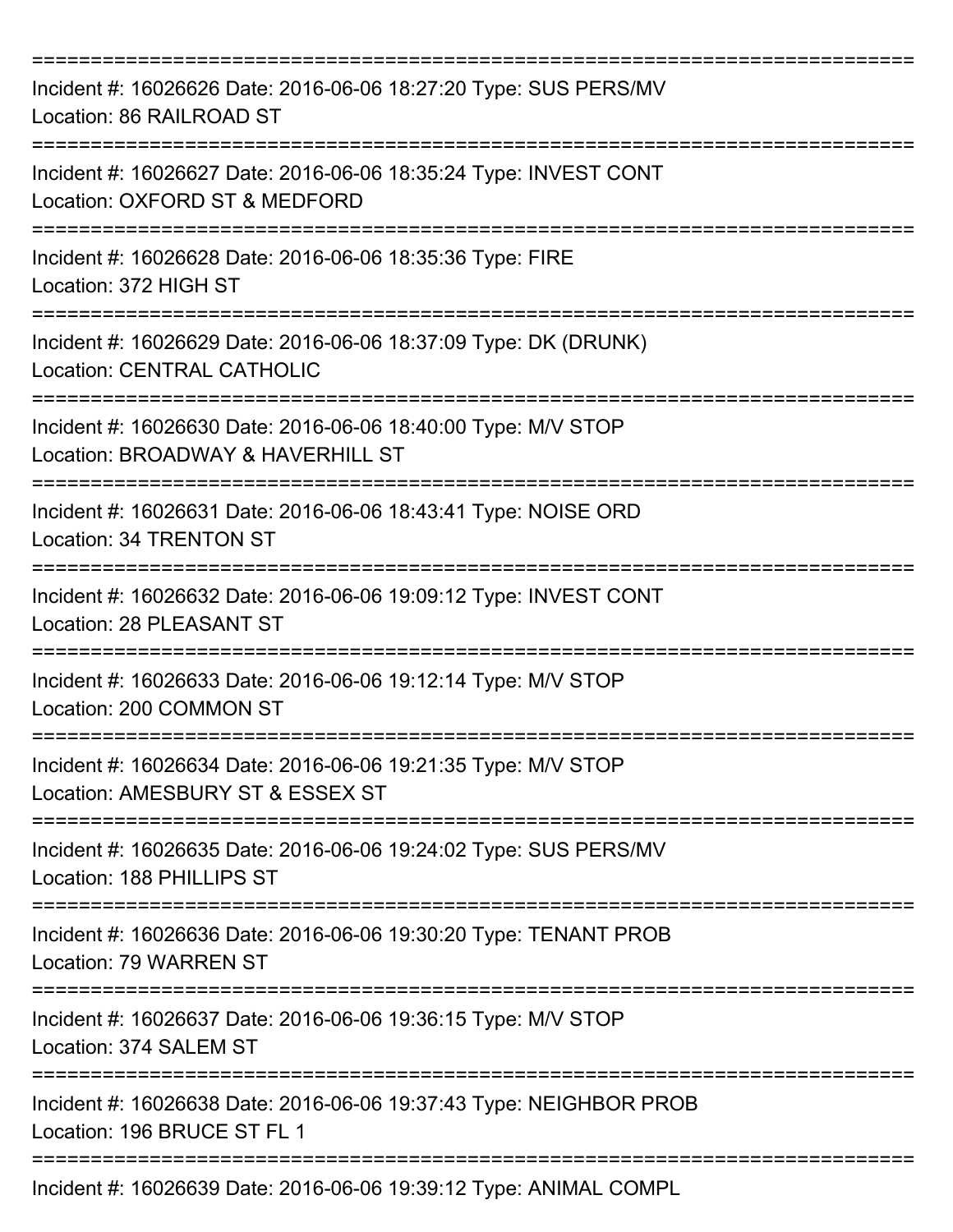| Incident #: 16026640 Date: 2016-06-06 19:50:47 Type: A&B PAST<br><b>Location: EASTON ST</b>                              |
|--------------------------------------------------------------------------------------------------------------------------|
| Incident #: 16026641 Date: 2016-06-06 19:53:14 Type: DRUG VIO<br>Location: PLUMMER RD & STEVENS AV                       |
| Incident #: 16026642 Date: 2016-06-06 19:57:06 Type: ROBBERY PAST<br>Location: 0 BENNINGTON ST                           |
| Incident #: 16026643 Date: 2016-06-06 19:59:51 Type: UNWANTEDGUEST<br>Location: TEDESCIS / 394 S UNION ST                |
| Incident #: 16026644 Date: 2016-06-06 20:02:41 Type: NOISE ORD<br>Location: 25 ROBINSON CT FL 1                          |
| Incident #: 16026645 Date: 2016-06-06 20:07:49 Type: M/V STOP<br>Location: THORNTON AV & WATER ST                        |
| Incident #: 16026646 Date: 2016-06-06 20:10:46 Type: WARRANT SERVE<br>Location: 25 JORDAN ST FL 3                        |
| Incident #: 16026647 Date: 2016-06-06 20:23:40 Type: HIT & RUN M/V<br>Location: 26 SUMMER ST FL 1                        |
| Incident #: 16026648 Date: 2016-06-06 20:28:55 Type: SUS PERS/MV<br>Location: 149 MAY ST                                 |
| ===================<br>Incident #: 16026649 Date: 2016-06-06 20:34:11 Type: UNWANTEDGUEST<br>Location: 349 ESSEX ST FL 3 |
| Incident #: 16026650 Date: 2016-06-06 20:37:36 Type: ALARM/BURG<br>Location: 15 FLORAL ST                                |
| Incident #: 16026651 Date: 2016-06-06 20:48:05 Type: INVEST CONT<br>Location: 158 SPRUCE ST FL 1                         |
| Incident #: 16026652 Date: 2016-06-06 20:48:12 Type: NOISE ORD<br>Location: 17 WILLOW ST FL 2                            |
| Incident #: 16026653 Date: 2016-06-06 20:49:37 Type: NOISE ORD<br>T                                                      |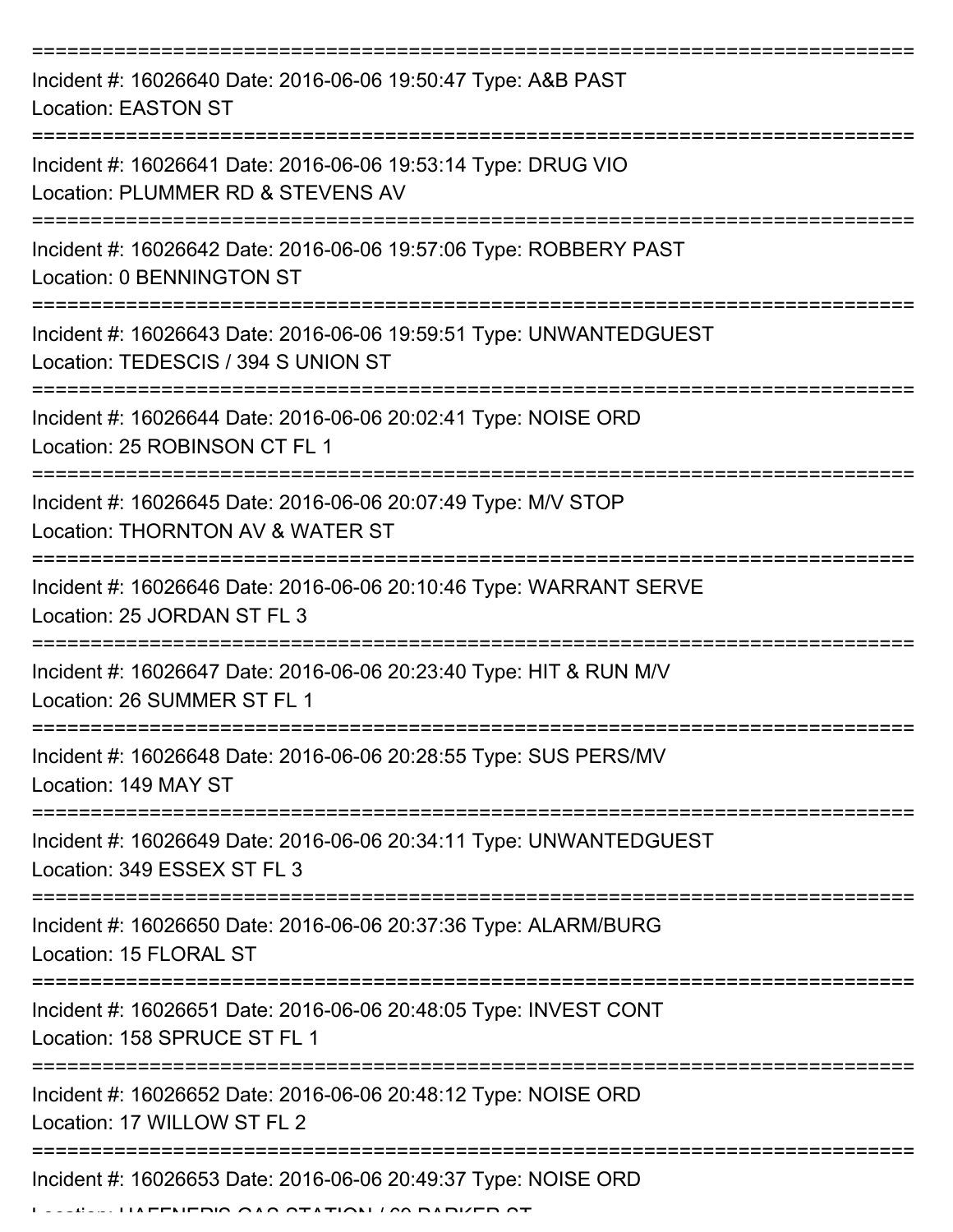| Incident #: 16026654 Date: 2016-06-06 20:50:10 Type: TRESPASSING<br>Location: NORTHERN ESSEX COMMUNITY COLLE / 45 FRANKLIN ST |
|-------------------------------------------------------------------------------------------------------------------------------|
| Incident #: 16026655 Date: 2016-06-06 21:06:06 Type: 911 HANG UP<br>Location: 11 SARATOGA ST FL 2                             |
| Incident #: 16026656 Date: 2016-06-06 21:07:23 Type: INVESTIGATION<br>Location: ALDER ST & HAMPSHIRE ST                       |
| Incident #: 16026657 Date: 2016-06-06 21:27:25 Type: M/V STOP<br>Location: GRAFTON ST & WINTHROP AV                           |
| Incident #: 16026658 Date: 2016-06-06 21:33:36 Type: MISSING PERS<br>Location: BRADFORD APARTMENTS / LOWELL ST & HAMPSHIRE ST |
| Incident #: 16026659 Date: 2016-06-06 21:41:22 Type: M/V STOP<br>Location: BROADWAY & ESSEX ST                                |
| Incident #: 16026660 Date: 2016-06-06 21:44:43 Type: M/V STOP<br>Location: BROADWAY & LOWELL ST                               |
| Incident #: 16026661 Date: 2016-06-06 21:57:02 Type: NOISE ORD<br>Location: 30 CHELMSFORD ST                                  |
| Incident #: 16026662 Date: 2016-06-06 22:00:41 Type: GENERAL SERV<br>Location: 81 CROSS ST FL 1ST                             |
| Incident #: 16026663 Date: 2016-06-06 22:11:00 Type: M/V STOP<br>Location: LAWRENCE ST & LOWELL ST                            |
| Incident #: 16026664 Date: 2016-06-06 22:27:41 Type: WARRANT SERVE<br>Location: 5B PROVIDENCE ST                              |
| Incident #: 16026665 Date: 2016-06-06 22:36:35 Type: NOISE ORD<br>Location: 65 MARGIN ST                                      |
| Incident #: 16026666 Date: 2016-06-06 22:49:44 Type: M/V STOP<br>Location: S BROADWAY & WEARE ST                              |
| Incident #: 16026667 Date: 2016-06-06 22:49:44 Type: A&B PAST                                                                 |

Location: 5 FITZ ST FL 1